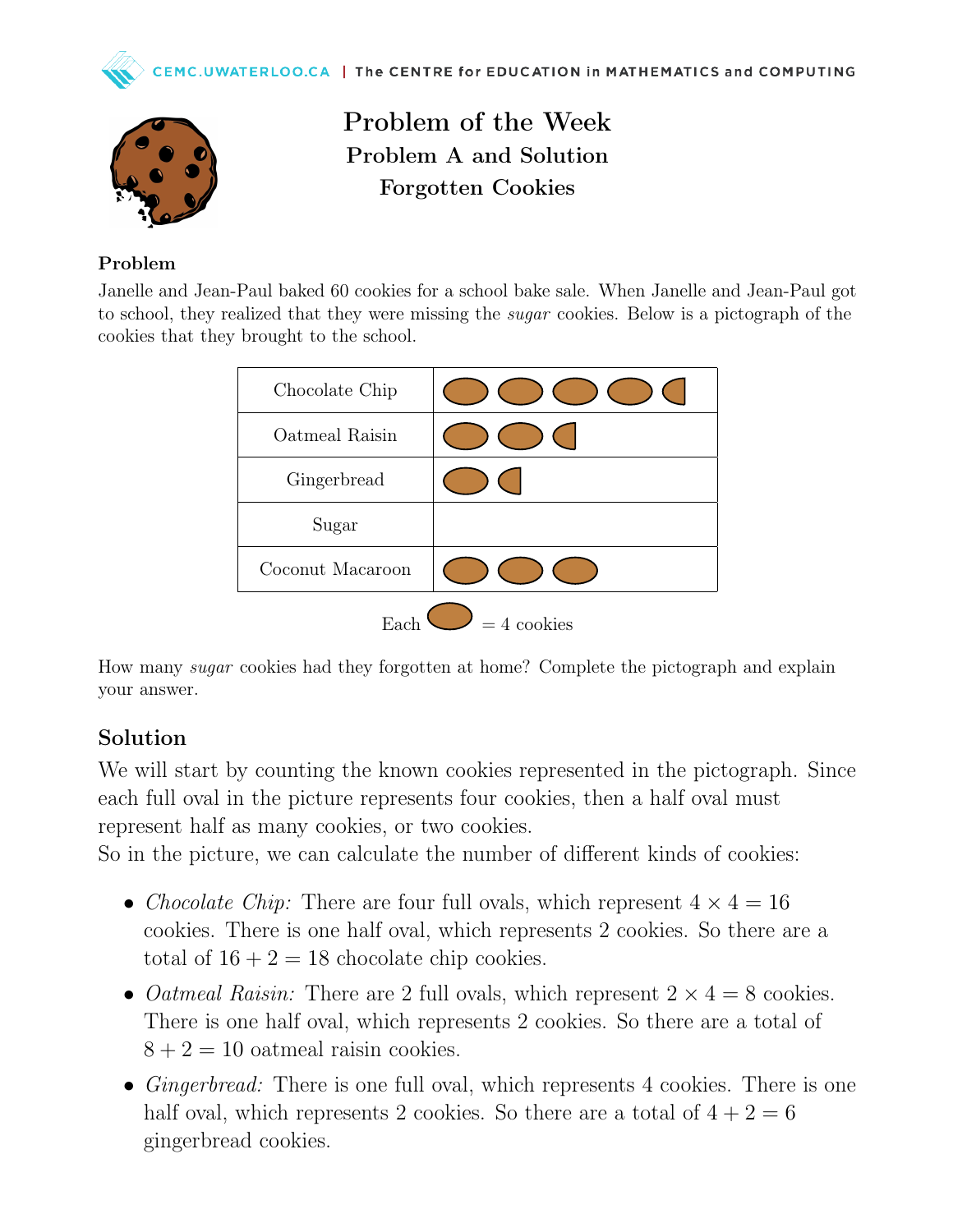## CEMC.UWATERLOO.CA | The CENTRE for EDUCATION in MATHEMATICS and COMPUTING

• *Coconut Macaroon:* There are three full ovals, which represent a total of  $3 \times 4 = 12$  coconut macaroon cookies.

From this, the total number of cookies we know about is  $18 + 10 + 6 + 12 = 46$ .

Another way we could have computed the known number of cookies is by counting up all of the full ovals, for a total of 10, and counting up all of the half ovals, for a total of 3. The total number of cookies represented by full ovals is  $10 \times 4 = 40$ . The total number of cookies represented by half ovals is  $3 \times 2 = 6$ . Then the total number of cookies is  $40 + 6 = 46$ .

Since Janelle and Jean-Paul baked a total of 60 cookies, but we can only account for 46 of them, then there are  $60 - 46 = 14$  cookies missing. These must be our sugar cookies.

We can figure out how many extra full ovals we need in our pictograph by dividing the number of sugar cookies we need to represent by 4 and getting the quotient of that calculation. Since  $14 \div 4 = 3$  with a remainder 2, then we need 3 full ovals and 1 half oval to represent this number of sugar cookies.

The complete pictograph would look like this:

| Chocolate Chip       |  |
|----------------------|--|
| Oatmeal Raisin       |  |
| Gingerbread          |  |
| Sugar                |  |
| Coconut Macaroon     |  |
| $= 4$ cookies<br>Fac |  |